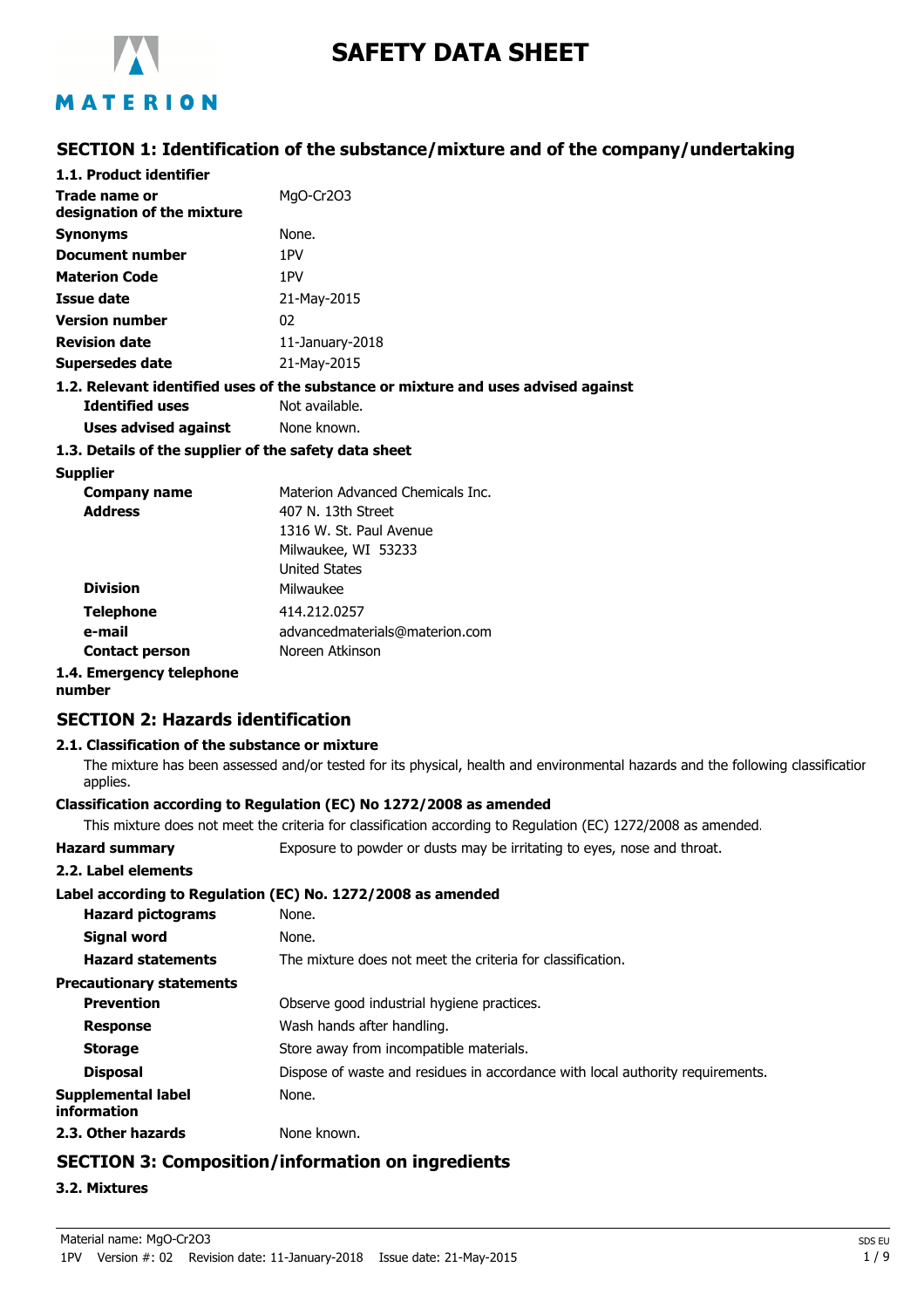| <b>General information</b>                                                                                                                                                                                                                                                                                                                  |                                                       |                        |                                                                                                                                                            |              |
|---------------------------------------------------------------------------------------------------------------------------------------------------------------------------------------------------------------------------------------------------------------------------------------------------------------------------------------------|-------------------------------------------------------|------------------------|------------------------------------------------------------------------------------------------------------------------------------------------------------|--------------|
| <b>Chemical name</b>                                                                                                                                                                                                                                                                                                                        | $\frac{1}{2}$                                         | CAS-No. / EC<br>No.    | <b>REACH Registration No. INDEX No.</b>                                                                                                                    | <b>Notes</b> |
| chromium oxide                                                                                                                                                                                                                                                                                                                              | $10 - 77$                                             | 1308-38-9<br>215-160-9 |                                                                                                                                                            | #            |
| <b>Classification:</b>                                                                                                                                                                                                                                                                                                                      |                                                       |                        |                                                                                                                                                            |              |
| List of abbreviations and symbols that may be used above<br>CLP: Regulation No. 1272/2008.<br>DSD: Directive 67/548/EEC.<br>M: M-factor<br>vPvB: very persistent and very bioaccumulative substance.<br>PBT: persistent, bioaccumulative and toxic substance.<br>#: This substance has been assigned Community workplace exposure limit(s). |                                                       |                        |                                                                                                                                                            |              |
| <b>SECTION 4: First aid measures</b>                                                                                                                                                                                                                                                                                                        |                                                       |                        |                                                                                                                                                            |              |
| <b>General information</b>                                                                                                                                                                                                                                                                                                                  | protect themselves.                                   |                        | Ensure that medical personnel are aware of the material(s) involved, and take precautions to                                                               |              |
| 4.1. Description of first aid measures                                                                                                                                                                                                                                                                                                      |                                                       |                        |                                                                                                                                                            |              |
| <b>Inhalation</b>                                                                                                                                                                                                                                                                                                                           |                                                       |                        | Move to fresh air. Call a physician if symptoms develop or persist.                                                                                        |              |
| Skin contact                                                                                                                                                                                                                                                                                                                                |                                                       |                        | Wash off with soap and water. Get medical attention if irritation develops and persists.                                                                   |              |
| Eye contact                                                                                                                                                                                                                                                                                                                                 |                                                       |                        | Do not rub eyes. Rinse with water. Get medical attention if irritation develops and persists.                                                              |              |
| <b>Ingestion</b>                                                                                                                                                                                                                                                                                                                            | Rinse mouth. Get medical attention if symptoms occur. |                        |                                                                                                                                                            |              |
| 4.2. Most important<br>symptoms and effects, both<br>acute and delayed                                                                                                                                                                                                                                                                      |                                                       |                        | Dusts may irritate the respiratory tract, skin and eyes. Coughing.                                                                                         |              |
| 4.3. Indication of any<br>immediate medical attention<br>and special treatment<br>needed                                                                                                                                                                                                                                                    | Treat symptomatically.                                |                        |                                                                                                                                                            |              |
| <b>SECTION 5: Firefighting measures</b>                                                                                                                                                                                                                                                                                                     |                                                       |                        |                                                                                                                                                            |              |
| <b>General fire hazards</b>                                                                                                                                                                                                                                                                                                                 | No unusual fire or explosion hazards noted.           |                        |                                                                                                                                                            |              |
| 5.1. Extinguishing media<br>Suitable extinguishing<br>media                                                                                                                                                                                                                                                                                 |                                                       |                        | Water fog. Foam. Dry chemical powder. Carbon dioxide (CO2).                                                                                                |              |
| Unsuitable extinguishing<br>media                                                                                                                                                                                                                                                                                                           |                                                       |                        | Do not use water jet as an extinguisher, as this will spread the fire.                                                                                     |              |
| 5.2. Special hazards arising<br>from the substance or<br>mixture                                                                                                                                                                                                                                                                            | During fire, gases hazardous to health may be formed. |                        |                                                                                                                                                            |              |
| 5.3. Advice for firefighters<br><b>Special protective</b><br>equipment for<br>firefighters                                                                                                                                                                                                                                                  |                                                       |                        | Self-contained breathing apparatus and full protective clothing must be worn in case of fire.                                                              |              |
| <b>Special firefighting</b><br>procedures                                                                                                                                                                                                                                                                                                   | Use water spray to cool unopened containers.          |                        |                                                                                                                                                            |              |
| <b>Specific methods</b>                                                                                                                                                                                                                                                                                                                     |                                                       |                        | Use standard firefighting procedures and consider the hazards of other involved materials.                                                                 |              |
| <b>SECTION 6: Accidental release measures</b>                                                                                                                                                                                                                                                                                               |                                                       |                        |                                                                                                                                                            |              |
| 6.1. Personal precautions, protective equipment and emergency procedures                                                                                                                                                                                                                                                                    |                                                       |                        |                                                                                                                                                            |              |
| For non-emergency<br>personnel                                                                                                                                                                                                                                                                                                              |                                                       |                        | Keep unnecessary personnel away. Wear appropriate protective equipment and clothing during<br>clean-up. For personal protection, see section 8 of the SDS. |              |

| For emergency | Keep unnecessary personnel away. Use personal protection recommended in Section 8 of the SDS. |
|---------------|-----------------------------------------------------------------------------------------------|
| responders    |                                                                                               |

**6.2. Environmental** Avoid discharge into drains, water courses or onto the ground. **precautions**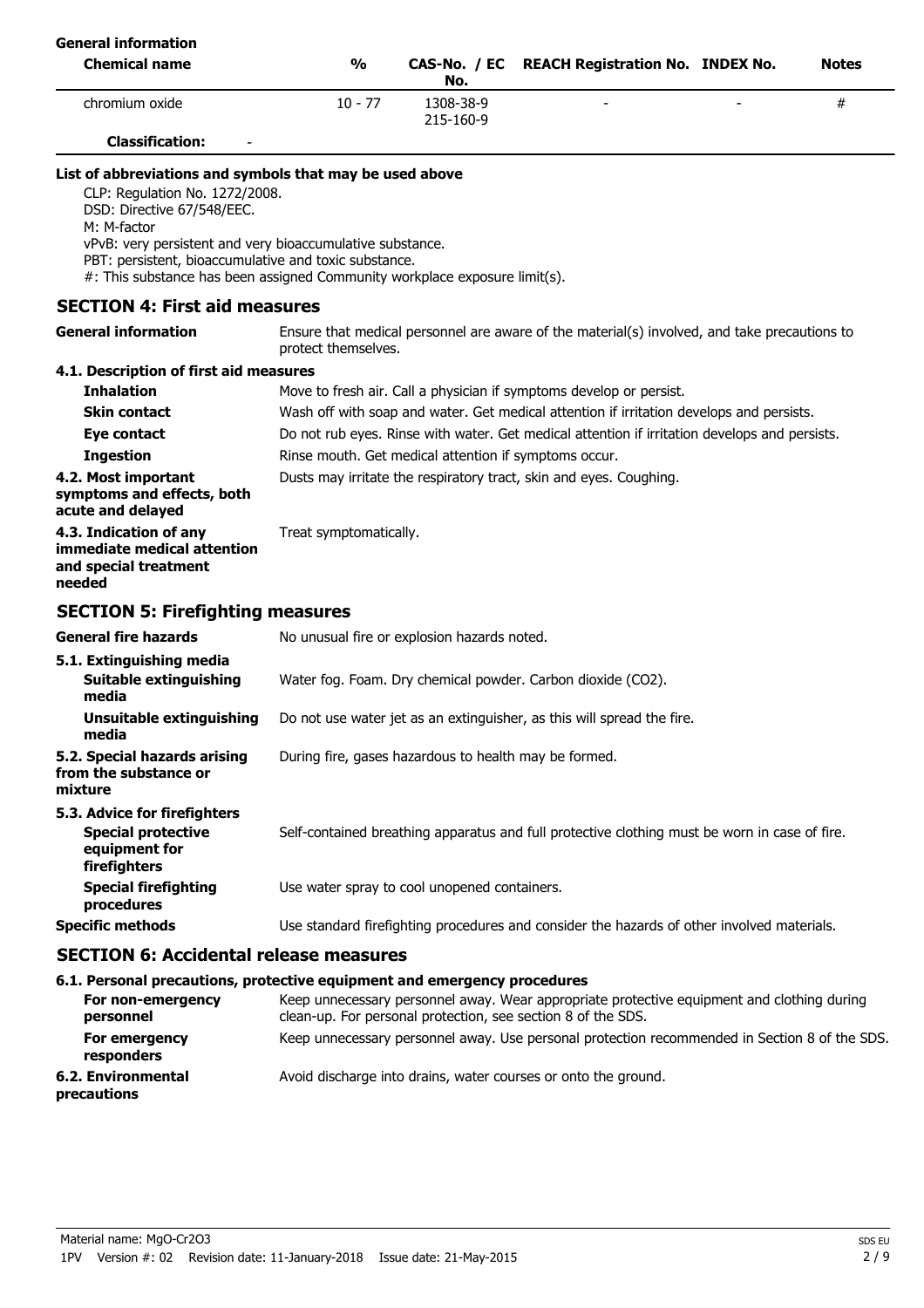| 6.3. Methods and material for<br>containment and cleaning up            | Stop the flow of material, if this is without risk. Collect dust using a vacuum cleaner equipped with<br>HEPA filter.                                                                                            |                |                     |  |
|-------------------------------------------------------------------------|------------------------------------------------------------------------------------------------------------------------------------------------------------------------------------------------------------------|----------------|---------------------|--|
|                                                                         | Large Spills: Wet down with water and dike for later disposal. Shovel the material into waste<br>container. Avoid the generation of dusts during clean-up. Following product recovery, flush area<br>with water. |                |                     |  |
|                                                                         | Small Spills: Sweep up or vacuum up spillage and collect in suitable container for disposal.                                                                                                                     |                |                     |  |
| 6.4. Reference to other<br>sections                                     | For personal protection, see section 8 of the SDS. For waste disposal, see section 13 of the SDS.                                                                                                                |                |                     |  |
| <b>SECTION 7: Handling and storage</b>                                  |                                                                                                                                                                                                                  |                |                     |  |
| 7.1. Precautions for safe<br>handling                                   | Minimise dust generation and accumulation. Provide appropriate exhaust ventilation at places<br>where dust is formed. Avoid prolonged exposure. Practice good housekeeping.                                      |                |                     |  |
| 7.2. Conditions for safe<br>storage, including any<br>incompatibilities | Store in original tightly closed container. Store in a well-ventilated place. Store away from<br>incompatible materials (see Section 10 of the SDS).                                                             |                |                     |  |
| 7.3. Specific end use(s)                                                | Not available.                                                                                                                                                                                                   |                |                     |  |
|                                                                         | <b>SECTION 8: Exposure controls/personal protection</b>                                                                                                                                                          |                |                     |  |
| 8.1. Control parameters                                                 |                                                                                                                                                                                                                  |                |                     |  |
| <b>Occupational exposure limits</b><br><b>Components</b>                | Austria. MAK List, OEL Ordinance (GwV), BGBI. II, no. 184/2001<br><b>Type</b>                                                                                                                                    | <b>Value</b>   |                     |  |
| chromium oxide (CAS<br>1308-38-9)                                       | <b>MAK</b>                                                                                                                                                                                                       | $2$ mg/m $3$   |                     |  |
| <b>Components</b>                                                       | Bulgaria. OELs. Regulation No 13 on protection of workers against risks of exposure to chemical agents at work<br><b>Type</b>                                                                                    | <b>Value</b>   |                     |  |
| chromium oxide (CAS<br>1308-38-9)                                       | <b>TWA</b>                                                                                                                                                                                                       | 2 mg/m $3$     |                     |  |
| <b>Czech Republic. OELs. Government Decree 361</b><br><b>Components</b> | <b>Type</b>                                                                                                                                                                                                      | <b>Value</b>   |                     |  |
| chromium oxide (CAS<br>1308-38-9)                                       | Ceiling                                                                                                                                                                                                          | $1,5$ mg/m $3$ |                     |  |
|                                                                         | <b>TWA</b>                                                                                                                                                                                                       | $0,5$ mg/m3    |                     |  |
| September 2001)                                                         | Estonia. OELs. Occupational Exposure Limits of Hazardous Substances. (Annex of Regulation No. 293 of 18                                                                                                          |                |                     |  |
| <b>Components</b>                                                       | <b>Type</b>                                                                                                                                                                                                      | <b>Value</b>   |                     |  |
| chromium oxide (CAS<br>1308-38-9)                                       | <b>STEL</b>                                                                                                                                                                                                      | $0,06$ mg/m3   |                     |  |
|                                                                         | <b>TWA</b>                                                                                                                                                                                                       | $0,02$ mg/m3   |                     |  |
| <b>Finland. Workplace Exposure Limits</b><br><b>Components</b>          | <b>Type</b>                                                                                                                                                                                                      | <b>Value</b>   |                     |  |
| chromium oxide (CAS<br>1308-38-9)                                       | <b>TWA</b>                                                                                                                                                                                                       | $0,5$ mg/m3    |                     |  |
| <b>Components</b>                                                       | France. Threshold Limit Values (VLEP) for Occupational Exposure to Chemicals in France, INRS ED 984<br><b>Type</b>                                                                                               | <b>Value</b>   |                     |  |
| chromium oxide (CAS<br>1308-38-9)                                       | <b>VME</b>                                                                                                                                                                                                       | $2$ mg/m $3$   |                     |  |
| <b>Components</b>                                                       | Germany. TRGS 900, Limit Values in the Ambient Air at the Workplace<br><b>Type</b>                                                                                                                               | <b>Value</b>   | <b>Form</b>         |  |
| chromium oxide (CAS<br>1308-38-9)                                       | <b>AGW</b>                                                                                                                                                                                                       | 2 mg/m $3$     | Inhalable fraction. |  |
| Greece. OELs (Decree No. 90/1999, as amended)<br><b>Components</b>      | <b>Type</b>                                                                                                                                                                                                      | <b>Value</b>   |                     |  |
| chromium oxide (CAS<br>1308-38-9)                                       | <b>TWA</b>                                                                                                                                                                                                       | $0,5$ mg/m3    |                     |  |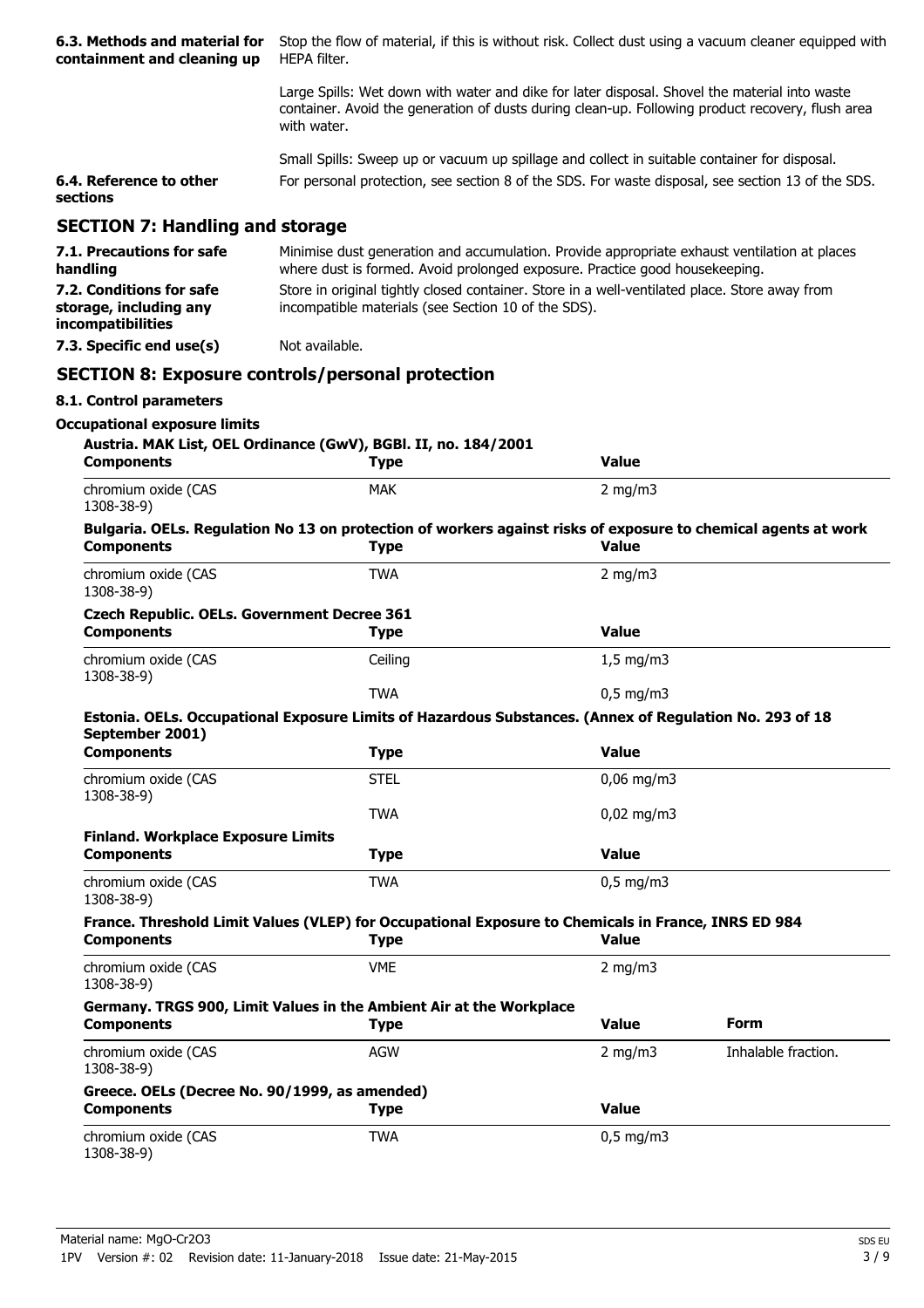| Hungary. OELs. Joint Decree on Chemical Safety of Workplaces<br><b>Components</b>                           | <b>Type</b> | Value                                                                                                            |
|-------------------------------------------------------------------------------------------------------------|-------------|------------------------------------------------------------------------------------------------------------------|
| chromium oxide (CAS<br>1308-38-9)                                                                           | <b>STEL</b> | $2$ mg/m $3$                                                                                                     |
| <b>Ireland. Occupational Exposure Limits</b><br><b>Components</b>                                           | <b>Type</b> | <b>Value</b>                                                                                                     |
| chromium oxide (CAS<br>1308-38-9)                                                                           | <b>TWA</b>  | $2$ mg/m $3$                                                                                                     |
| Latvia. OELs. Occupational exposure limit values of chemical substances in work environment                 |             |                                                                                                                  |
| <b>Components</b>                                                                                           | <b>Type</b> | <b>Value</b>                                                                                                     |
| chromium oxide (CAS<br>1308-38-9)                                                                           | <b>TWA</b>  | 1 mg/m $3$                                                                                                       |
| Lithuania. OELs. Limit Values for Chemical Substances, General Requirements<br><b>Components</b>            | <b>Type</b> | Value                                                                                                            |
| chromium oxide (CAS<br>1308-38-9)                                                                           | TWA         | 2 mg/m $3$                                                                                                       |
| Luxembourg. Binding Occupational exposure limit values (Annex I), Memorial A                                |             |                                                                                                                  |
| <b>Components</b>                                                                                           | <b>Type</b> | <b>Value</b>                                                                                                     |
| chromium oxide (CAS<br>1308-38-9)                                                                           | <b>TWA</b>  | $2 \text{ mg/m}$                                                                                                 |
| 424), Schedules I and V)                                                                                    |             | Malta. OELs. Occupational Exposure Limit Values (L.N. 227. of Occupational Health and Safety Authority Act (CAP. |
| <b>Components</b>                                                                                           | <b>Type</b> | <b>Value</b>                                                                                                     |
| chromium oxide (CAS<br>1308-38-9)                                                                           | <b>TWA</b>  | $2$ mg/m $3$                                                                                                     |
| Norway. Administrative Norms for Contaminants in the Workplace<br><b>Components</b>                         | <b>Type</b> | Value                                                                                                            |
| chromium oxide (CAS<br>1308-38-9)                                                                           | <b>TLV</b>  | $0,5$ mg/m3                                                                                                      |
|                                                                                                             |             | Poland. MACs. Regulation regarding maximum permissible concentrations and intensities of harmful factors in the  |
| work environment, Annex 1<br><b>Components</b>                                                              | <b>Type</b> | <b>Value</b>                                                                                                     |
| chromium oxide (CAS<br>1308-38-9)                                                                           | <b>TWA</b>  | $0,5$ mg/m3                                                                                                      |
| Portugal. OELs. Decree-Law n. 290/2001 (Journal of the Republic - 1 Series A, n.266)<br><b>Components</b>   | <b>Type</b> | <b>Value</b>                                                                                                     |
| chromium oxide (CAS                                                                                         | <b>TWA</b>  | 2 mg/m $3$                                                                                                       |
| 1308-38-9)                                                                                                  |             |                                                                                                                  |
| Portugal. VLEs. Norm on occupational exposure to chemical agents (NP 1796)<br><b>Components</b>             | <b>Type</b> | Value                                                                                                            |
| chromium oxide (CAS<br>1308-38-9)                                                                           | <b>TWA</b>  | $0,5$ mg/m3                                                                                                      |
| Romania. OELs. Protection of workers from exposure to chemical agents at the workplace<br><b>Components</b> | <b>Type</b> | Value                                                                                                            |
| chromium oxide (CAS<br>1308-38-9)                                                                           | <b>TWA</b>  | $0,5 \text{ mg/m}$                                                                                               |
| working (Official Gazette of the Republic of Slovenia)                                                      |             | Slovenia. OELs. Regulations concerning protection of workers against risks due to exposure to chemicals while    |
| <b>Components</b>                                                                                           | <b>Type</b> | <b>Value</b>                                                                                                     |
| chromium oxide (CAS<br>1308-38-9)                                                                           | <b>TWA</b>  | 2 mg/m $3$                                                                                                       |
| <b>Spain. Occupational Exposure Limits</b><br><b>Components</b>                                             | <b>Type</b> | <b>Value</b>                                                                                                     |
| chromium oxide (CAS<br>1308-38-9)                                                                           | <b>TWA</b>  | $2$ mg/m $3$                                                                                                     |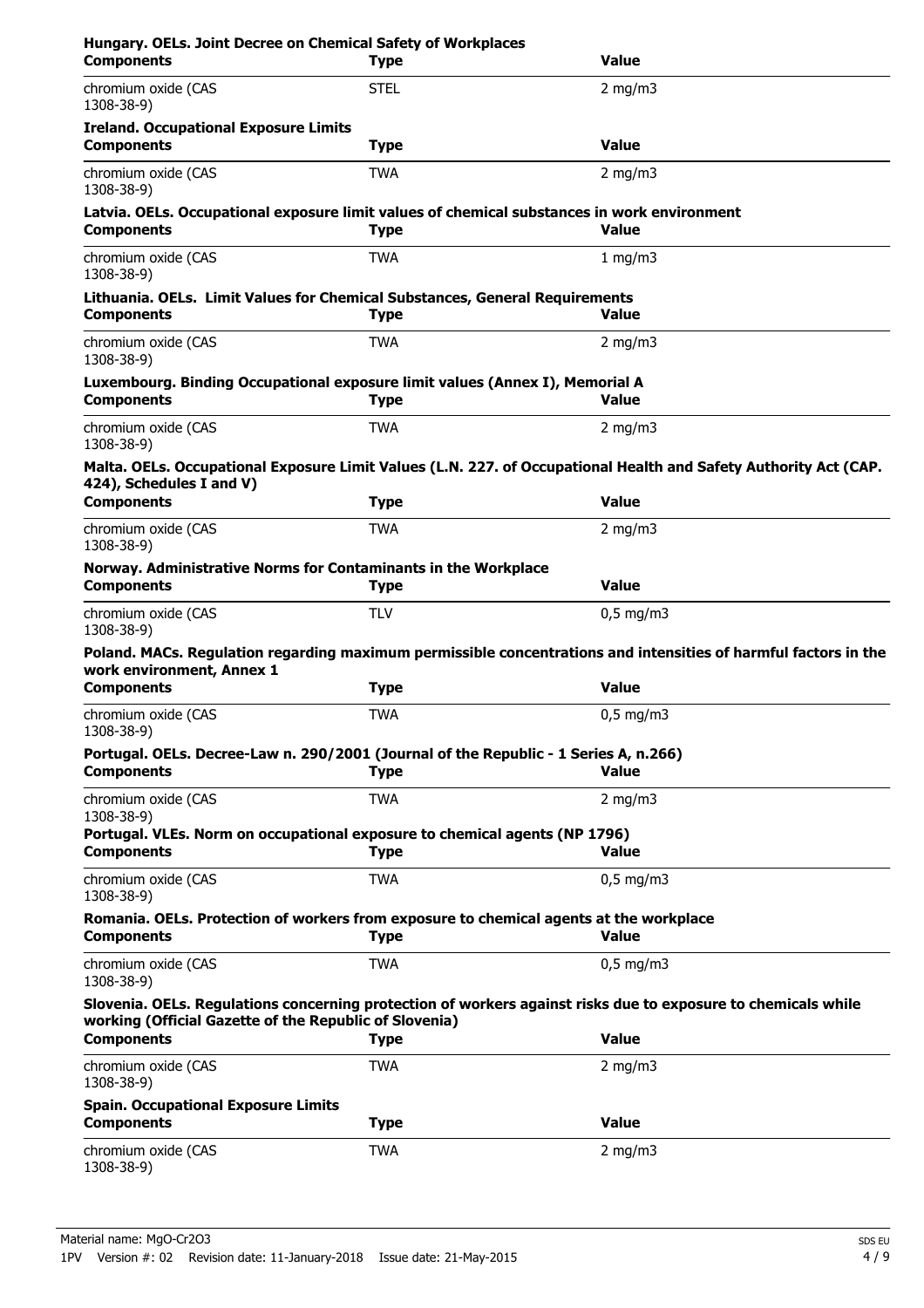| Sweden. OELs. Work Environment Authority (AV), Occupational Exposure Limit Values (AFS 2015:7)<br><b>Components</b>     | <b>Type</b>                                                             |                                                               |                        | <b>Value</b>         | Form                                                                                                                                                                                                                                                                                                                                                                                                                                                                                                                                                                                                                                                                                                                           |
|-------------------------------------------------------------------------------------------------------------------------|-------------------------------------------------------------------------|---------------------------------------------------------------|------------------------|----------------------|--------------------------------------------------------------------------------------------------------------------------------------------------------------------------------------------------------------------------------------------------------------------------------------------------------------------------------------------------------------------------------------------------------------------------------------------------------------------------------------------------------------------------------------------------------------------------------------------------------------------------------------------------------------------------------------------------------------------------------|
| chromium oxide (CAS<br>1308-38-9)                                                                                       | <b>TWA</b>                                                              |                                                               |                        | $0,5$ mg/m3          | Total dust.                                                                                                                                                                                                                                                                                                                                                                                                                                                                                                                                                                                                                                                                                                                    |
| Switzerland. SUVA Grenzwerte am Arbeitsplatz<br><b>Components</b>                                                       | <b>Type</b>                                                             |                                                               |                        | <b>Value</b>         | <b>Form</b>                                                                                                                                                                                                                                                                                                                                                                                                                                                                                                                                                                                                                                                                                                                    |
| chromium oxide (CAS<br>1308-38-9)                                                                                       | <b>TWA</b>                                                              |                                                               |                        | $0.5$ mg/m3          | Inhalable dust.                                                                                                                                                                                                                                                                                                                                                                                                                                                                                                                                                                                                                                                                                                                |
| UK. EH40 Workplace Exposure Limits (WELs)                                                                               |                                                                         |                                                               |                        | <b>Value</b>         |                                                                                                                                                                                                                                                                                                                                                                                                                                                                                                                                                                                                                                                                                                                                |
| <b>Components</b><br>chromium oxide (CAS<br>1308-38-9)                                                                  | <b>Type</b><br><b>TWA</b>                                               |                                                               |                        | $0,5$ mg/m3          |                                                                                                                                                                                                                                                                                                                                                                                                                                                                                                                                                                                                                                                                                                                                |
| EU. Indicative Exposure Limit Values in Directives 91/322/EEC, 2000/39/EC, 2006/15/EC, 2009/161/EU<br><b>Components</b> | <b>Type</b>                                                             |                                                               |                        | <b>Value</b>         |                                                                                                                                                                                                                                                                                                                                                                                                                                                                                                                                                                                                                                                                                                                                |
| chromium oxide (CAS<br>1308-38-9)                                                                                       | <b>TWA</b>                                                              |                                                               |                        | 2 mg/m $3$           |                                                                                                                                                                                                                                                                                                                                                                                                                                                                                                                                                                                                                                                                                                                                |
| <b>Biological limit values</b>                                                                                          |                                                                         |                                                               |                        |                      |                                                                                                                                                                                                                                                                                                                                                                                                                                                                                                                                                                                                                                                                                                                                |
| of biological exposure (effect) indices                                                                                 |                                                                         |                                                               |                        |                      | Hungary. Chemical Safety at Workplace Ordinance Joint Decree No. 25/2000 (Annex 2): Permissible limit values                                                                                                                                                                                                                                                                                                                                                                                                                                                                                                                                                                                                                   |
| <b>Components</b>                                                                                                       | <b>Value</b>                                                            | <b>Determinant</b>                                            | <b>Specimen</b>        | <b>Sampling time</b> |                                                                                                                                                                                                                                                                                                                                                                                                                                                                                                                                                                                                                                                                                                                                |
| chromium oxide (CAS<br>1308-38-9)                                                                                       | $0,02$ mg/g                                                             | chromium                                                      | Creatinine in<br>urine | $\ast$               |                                                                                                                                                                                                                                                                                                                                                                                                                                                                                                                                                                                                                                                                                                                                |
|                                                                                                                         | $0.043$ µmol/mmol                                                       | chromium                                                      | Creatinine in<br>urine | $\ast$               |                                                                                                                                                                                                                                                                                                                                                                                                                                                                                                                                                                                                                                                                                                                                |
| * - For sampling details, please see the source document.                                                               |                                                                         |                                                               |                        |                      |                                                                                                                                                                                                                                                                                                                                                                                                                                                                                                                                                                                                                                                                                                                                |
| <b>Recommended monitoring</b><br>procedures                                                                             |                                                                         | Follow standard monitoring procedures.                        |                        |                      |                                                                                                                                                                                                                                                                                                                                                                                                                                                                                                                                                                                                                                                                                                                                |
| Derived no effect levels<br>(DNELs)                                                                                     | Not available.                                                          |                                                               |                        |                      |                                                                                                                                                                                                                                                                                                                                                                                                                                                                                                                                                                                                                                                                                                                                |
| <b>Predicted no effect</b><br>concentrations (PNECs)                                                                    | Not available.                                                          |                                                               |                        |                      |                                                                                                                                                                                                                                                                                                                                                                                                                                                                                                                                                                                                                                                                                                                                |
| 8.2. Exposure controls                                                                                                  |                                                                         |                                                               |                        |                      |                                                                                                                                                                                                                                                                                                                                                                                                                                                                                                                                                                                                                                                                                                                                |
| <b>Appropriate engineering</b><br>controls                                                                              |                                                                         | to keep exposures below the recommended exposure limits.      |                        |                      | Good general ventilation (typically 10 air changes per hour) should be used. Ventilation rates should<br>be matched to conditions. If applicable, use process enclosures, local exhaust ventilation, or other<br>engineering controls to maintain airborne levels below recommended exposure limits. If exposure<br>limits have not been established, maintain airborne levels to an acceptable level. If engineering<br>measures are not sufficient to maintain concentrations of dust particulates below the OEL<br>(occupational exposure limit), suitable respiratory protection must be worn. If material is ground,<br>cut, or used in any operation which may generate dusts, use appropriate local exhaust ventilation |
| Individual protection measures, such as personal protective equipment                                                   |                                                                         |                                                               |                        |                      |                                                                                                                                                                                                                                                                                                                                                                                                                                                                                                                                                                                                                                                                                                                                |
| <b>General information</b>                                                                                              |                                                                         | with the supplier of the personal protective equipment.       |                        |                      | Personal protection equipment should be chosen according to the CEN standards and in discussion                                                                                                                                                                                                                                                                                                                                                                                                                                                                                                                                                                                                                                |
| <b>Eye/face protection</b>                                                                                              |                                                                         | Wear safety glasses with side shields (or goggles).           |                        |                      |                                                                                                                                                                                                                                                                                                                                                                                                                                                                                                                                                                                                                                                                                                                                |
| <b>Skin protection</b><br>- Hand protection                                                                             |                                                                         |                                                               |                        |                      | Wear appropriate chemical resistant gloves. Suitable gloves can be recommended by the glove                                                                                                                                                                                                                                                                                                                                                                                                                                                                                                                                                                                                                                    |
| - Other                                                                                                                 | supplier.                                                               |                                                               |                        |                      |                                                                                                                                                                                                                                                                                                                                                                                                                                                                                                                                                                                                                                                                                                                                |
| <b>Respiratory protection</b>                                                                                           | Wear suitable protective clothing.<br>Wear respirator with dust filter. |                                                               |                        |                      |                                                                                                                                                                                                                                                                                                                                                                                                                                                                                                                                                                                                                                                                                                                                |
| <b>Thermal hazards</b>                                                                                                  |                                                                         | Wear appropriate thermal protective clothing, when necessary. |                        |                      |                                                                                                                                                                                                                                                                                                                                                                                                                                                                                                                                                                                                                                                                                                                                |
| <b>Hygiene measures</b>                                                                                                 | remove contaminants.                                                    |                                                               |                        |                      | Always observe good personal hygiene measures, such as washing after handling the material and<br>before eating, drinking, and/or smoking. Routinely wash work clothing and protective equipment to                                                                                                                                                                                                                                                                                                                                                                                                                                                                                                                            |
| <b>Environmental exposure</b><br>controls                                                                               |                                                                         | Environmental manager must be informed of all major releases. |                        |                      |                                                                                                                                                                                                                                                                                                                                                                                                                                                                                                                                                                                                                                                                                                                                |

# **SECTION 9: Physical and chemical properties**

# **9.1. Information on basic physical and chemical properties**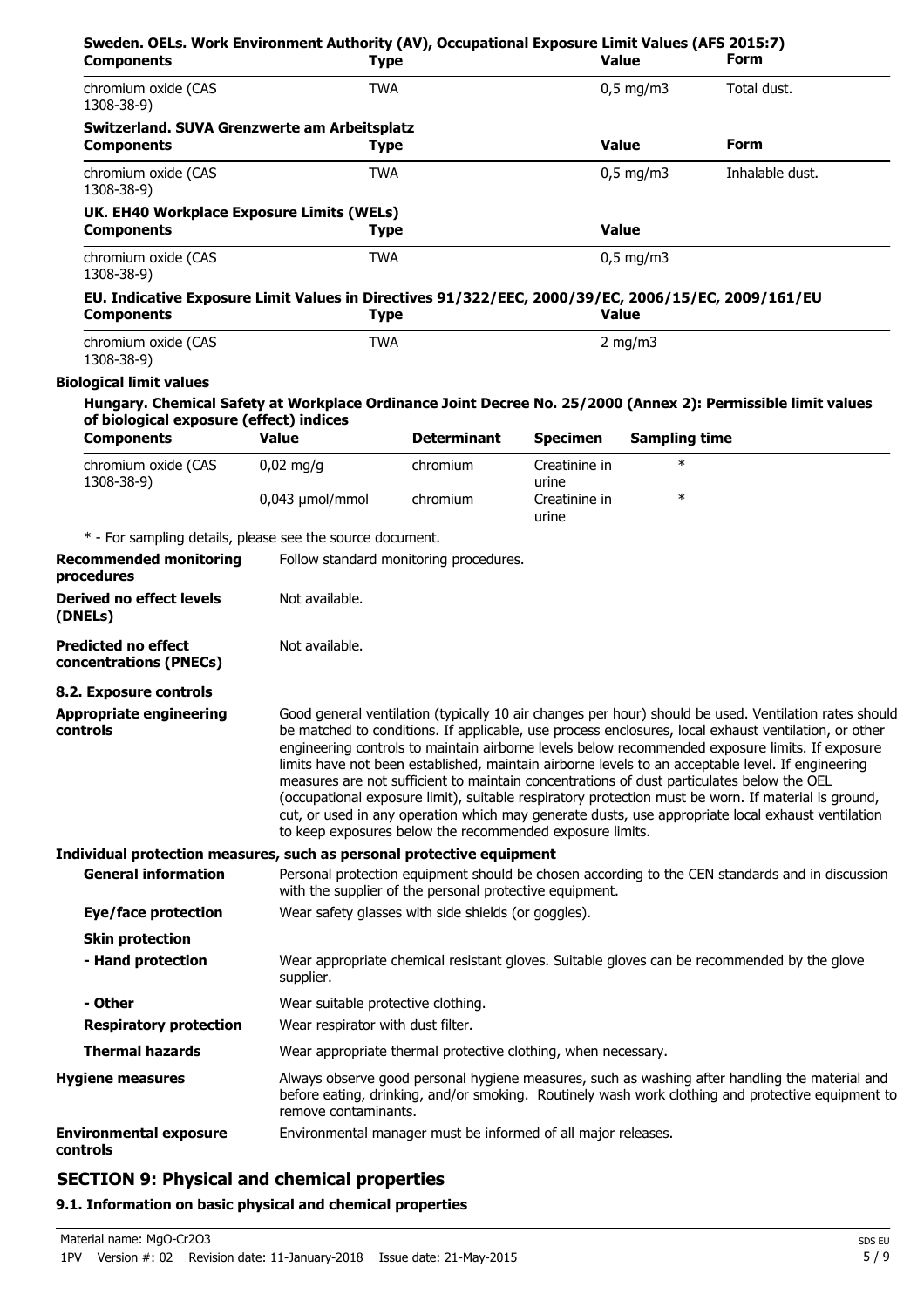| Appearance                                          |                             |
|-----------------------------------------------------|-----------------------------|
| <b>Physical state</b>                               | Solid.                      |
| Form                                                | Powder.                     |
| Colour                                              | Not available.              |
| Odour                                               | Not available.              |
| <b>Odour threshold</b>                              | Not available.              |
| рH                                                  | Not available.              |
| <b>Melting point/freezing point</b>                 | 2435 °C (4415 °F) estimated |
| <b>Initial boiling point and</b><br>boiling range   | 3600 °C (6512 °F) estimated |
| <b>Flash point</b>                                  | Not available.              |
| <b>Evaporation rate</b>                             | Not available.              |
| <b>Flammability (solid, gas)</b>                    | Not available.              |
| <b>Upper/lower flammability or explosive limits</b> |                             |
| <b>Flammability limit - lower</b><br>(%)            | Not available.              |
| <b>Flammability limit -</b><br>upper $(% )$         | Not available.              |
| <b>Vapour pressure</b>                              | 0,00001 hPa estimated       |
| <b>Vapour density</b>                               | Not available.              |
| <b>Relative density</b>                             | Not available.              |
| Solubility(ies)                                     |                             |
| Solubility (water)                                  | Not available.              |
| <b>Partition coefficient</b><br>(n-octanol/water)   | Not available.              |
| <b>Auto-ignition temperature</b>                    | Not available.              |
| <b>Decomposition temperature</b>                    | Not available.              |
| <b>Viscosity</b>                                    | Not available.              |
| <b>Explosive properties</b>                         | Not explosive.              |
| <b>Oxidising properties</b>                         | Not oxidising.              |
| 9.2. Other information                              |                             |
| <b>Density</b>                                      | 4,29 g/cm3 estimated        |
| <b>Specific gravity</b>                             | 4,29 estimated              |

**SECTION 10: Stability and reactivity**

| 10.1. Reactivity                            | The product is stable and non-reactive under normal conditions of use, storage and transport. |
|---------------------------------------------|-----------------------------------------------------------------------------------------------|
| 10.2. Chemical stability                    | Material is stable under normal conditions.                                                   |
| 10.3. Possibility of hazardous<br>reactions | No dangerous reaction known under conditions of normal use.                                   |
| 10.4. Conditions to avoid                   | Contact with incompatible materials.                                                          |
| 10.5. Incompatible materials                | Phosphorus. Chlorine.                                                                         |
| 10.6. Hazardous<br>decomposition products   | No hazardous decomposition products are known.                                                |
|                                             |                                                                                               |

# **SECTION 11: Toxicological information**

| <b>General information</b>                      | Occupational exposure to the substance or mixture may cause adverse effects.                                           |  |
|-------------------------------------------------|------------------------------------------------------------------------------------------------------------------------|--|
| <b>Information on likely routes of exposure</b> |                                                                                                                        |  |
| <b>Inhalation</b>                               | Dust may irritate respiratory system. Prolonged inhalation may be harmful.                                             |  |
| <b>Skin contact</b>                             | Dust or powder may irritate the skin.                                                                                  |  |
| Eye contact                                     | Dust may irritate the eyes.                                                                                            |  |
| <b>Ingestion</b>                                | May cause discomfort if swallowed. However, ingestion is not likely to be a primary route of<br>occupational exposure. |  |
| <b>Symptoms</b>                                 | Dusts may irritate the respiratory tract, skin and eyes. Coughing.                                                     |  |
| 11.1. Information on toxicological effects      |                                                                                                                        |  |
| <b>Acute toxicity</b>                           | No data available.                                                                                                     |  |
| <b>Skin corrosion/irritation</b>                | Based on available data, the classification criteria are not met.                                                      |  |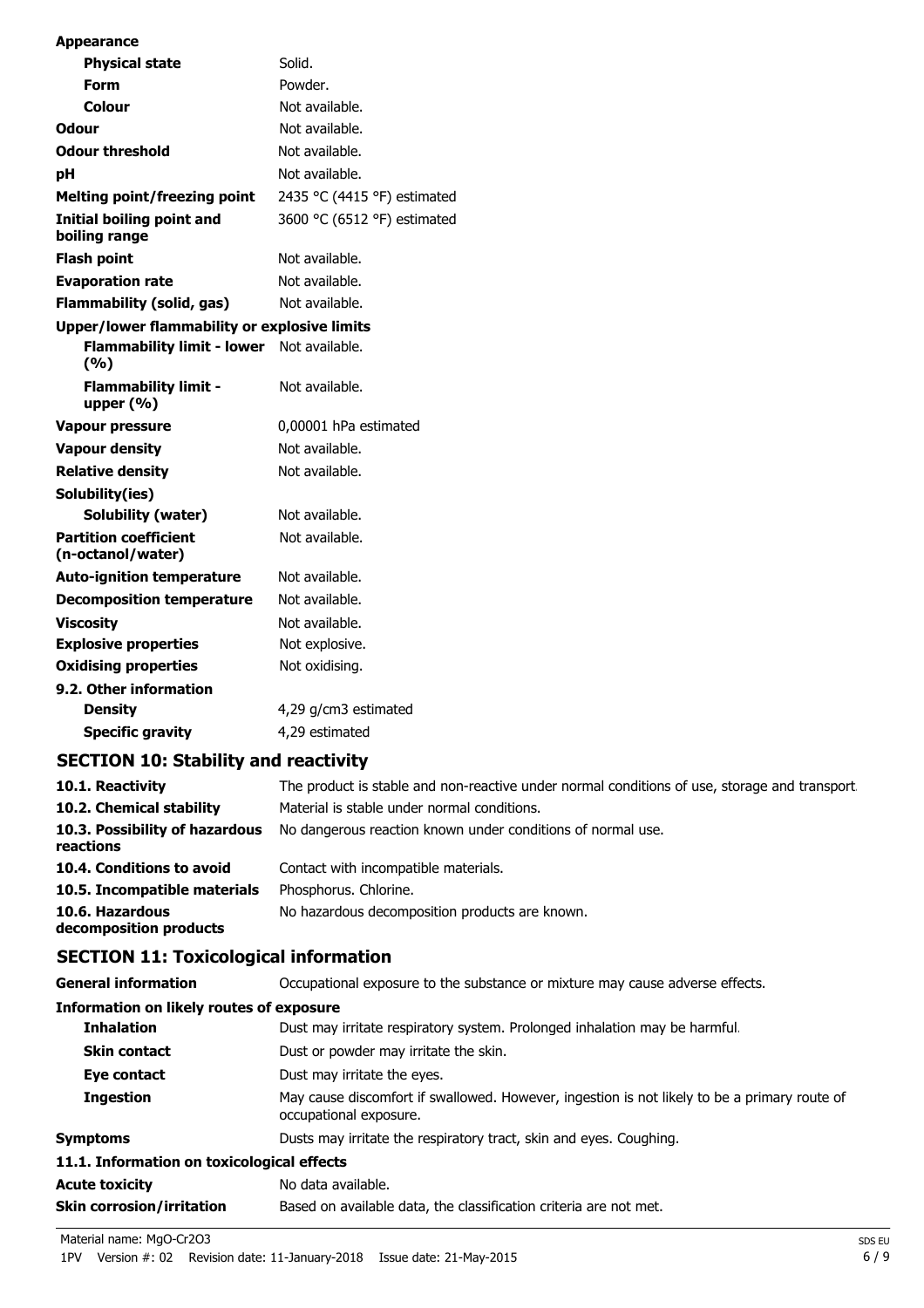| Serious eye damage/eye<br>irritation                       | Based on available data, the classification criteria are not met.                                                                                                                                   |  |
|------------------------------------------------------------|-----------------------------------------------------------------------------------------------------------------------------------------------------------------------------------------------------|--|
| <b>Respiratory sensitisation</b>                           | Based on available data, the classification criteria are not met.                                                                                                                                   |  |
| <b>Skin sensitisation</b>                                  | Based on available data, the classification criteria are not met.                                                                                                                                   |  |
| <b>Germ cell mutagenicity</b>                              | Based on available data, the classification criteria are not met.                                                                                                                                   |  |
| Carcinogenicity                                            | Based on available data, the classification criteria are not met.                                                                                                                                   |  |
| at work (as amended)                                       | Hungary. 26/2000 EüM Ordinance on protection against and preventing risk relating to exposure to carcinogens                                                                                        |  |
| Not listed.                                                | <b>IARC Monographs. Overall Evaluation of Carcinogenicity</b>                                                                                                                                       |  |
| chromium oxide (CAS 1308-38-9)                             | 3 Not classifiable as to carcinogenicity to humans.                                                                                                                                                 |  |
| <b>Reproductive toxicity</b>                               | Based on available data, the classification criteria are not met.                                                                                                                                   |  |
| <b>Specific target organ toxicity</b><br>- single exposure | Based on available data, the classification criteria are not met.                                                                                                                                   |  |
| Specific target organ toxicity<br>- repeated exposure      | Based on available data, the classification criteria are not met.                                                                                                                                   |  |
| <b>Aspiration hazard</b>                                   | Due to partial or complete lack of data the classification is not possible.                                                                                                                         |  |
| Mixture versus substance<br>information                    | No information available.                                                                                                                                                                           |  |
| <b>Other information</b>                                   | Not available.                                                                                                                                                                                      |  |
| <b>SECTION 12: Ecological information</b>                  |                                                                                                                                                                                                     |  |
| 12.1. Toxicity                                             | The product is not classified as environmentally hazardous. However, this does not exclude the<br>possibility that large or frequent spills can have a harmful or damaging effect on the environmen |  |

| <b>IL.L. IVAILILY</b>                                     |                                                            | The product is not classified as erroriginal indicated dous. However, this does not exclude the<br>possibility that large or frequent spills can have a harmful or damaging effect on the environment. |
|-----------------------------------------------------------|------------------------------------------------------------|--------------------------------------------------------------------------------------------------------------------------------------------------------------------------------------------------------|
| 12.2. Persistence and<br>degradability                    | No data is available on the degradability of this product. |                                                                                                                                                                                                        |
| 12.3. Bioaccumulative<br>potential                        | No data available.                                         |                                                                                                                                                                                                        |
| <b>Partition coefficient</b><br>n-octanol/water (log Kow) | Not available.                                             |                                                                                                                                                                                                        |
| <b>Bioconcentration factor (BCF)</b>                      | Not available.                                             |                                                                                                                                                                                                        |
| 12.4. Mobility in soil                                    | No data available.                                         |                                                                                                                                                                                                        |
| 12.5. Results of PBT<br>and vPvB<br>assessment            | Not available.                                             |                                                                                                                                                                                                        |
| 12.6. Other adverse effects                               |                                                            | No other adverse environmental effects (e.g. ozone depletion, photochemical ozone creation<br>potential, endocrine disruption, global warming potential) are expected from this component.             |
| 12.7. Additional information                              |                                                            |                                                                                                                                                                                                        |
| Estonia Dangerous substances in groundwater Data          |                                                            |                                                                                                                                                                                                        |
| chromium oxide (CAS 1308-38-9)                            |                                                            | Chromium (Cr) 10 UG/L<br>Chromium (Cr) 200 UG/L                                                                                                                                                        |
| Estonia Dangerous substances in soil Data                 |                                                            |                                                                                                                                                                                                        |
| chromium oxide (CAS 1308-38-9)                            |                                                            | Chromium (Cr) 100 mg/kg<br>Chromium (Cr) 300 mg/kg<br>Chromium (Cr) 800 mg/kg                                                                                                                          |
| <b>SECTION 13: Disposal considerations</b>                |                                                            |                                                                                                                                                                                                        |

# **13.1. Waste treatment methods**

| <b>Residual waste</b>                  | Dispose of in accordance with local regulations. Empty containers or liners may retain some product<br>residues. This material and its container must be disposed of in a safe manner (see: Disposal<br>instructions). |
|----------------------------------------|------------------------------------------------------------------------------------------------------------------------------------------------------------------------------------------------------------------------|
| <b>Contaminated packaging</b>          | Since emptied containers may retain product residue, follow label warnings even after container is<br>emptied. Empty containers should be taken to an approved waste handling site for recycling or<br>disposal.       |
| EU waste code                          | The Waste code should be assigned in discussion between the user, the producer and the waste<br>disposal company.                                                                                                      |
| <b>Disposal</b><br>methods/information | Collect and reclaim or dispose in sealed containers at licensed waste disposal site.                                                                                                                                   |
| <b>Special precautions</b>             | Dispose in accordance with all applicable regulations.                                                                                                                                                                 |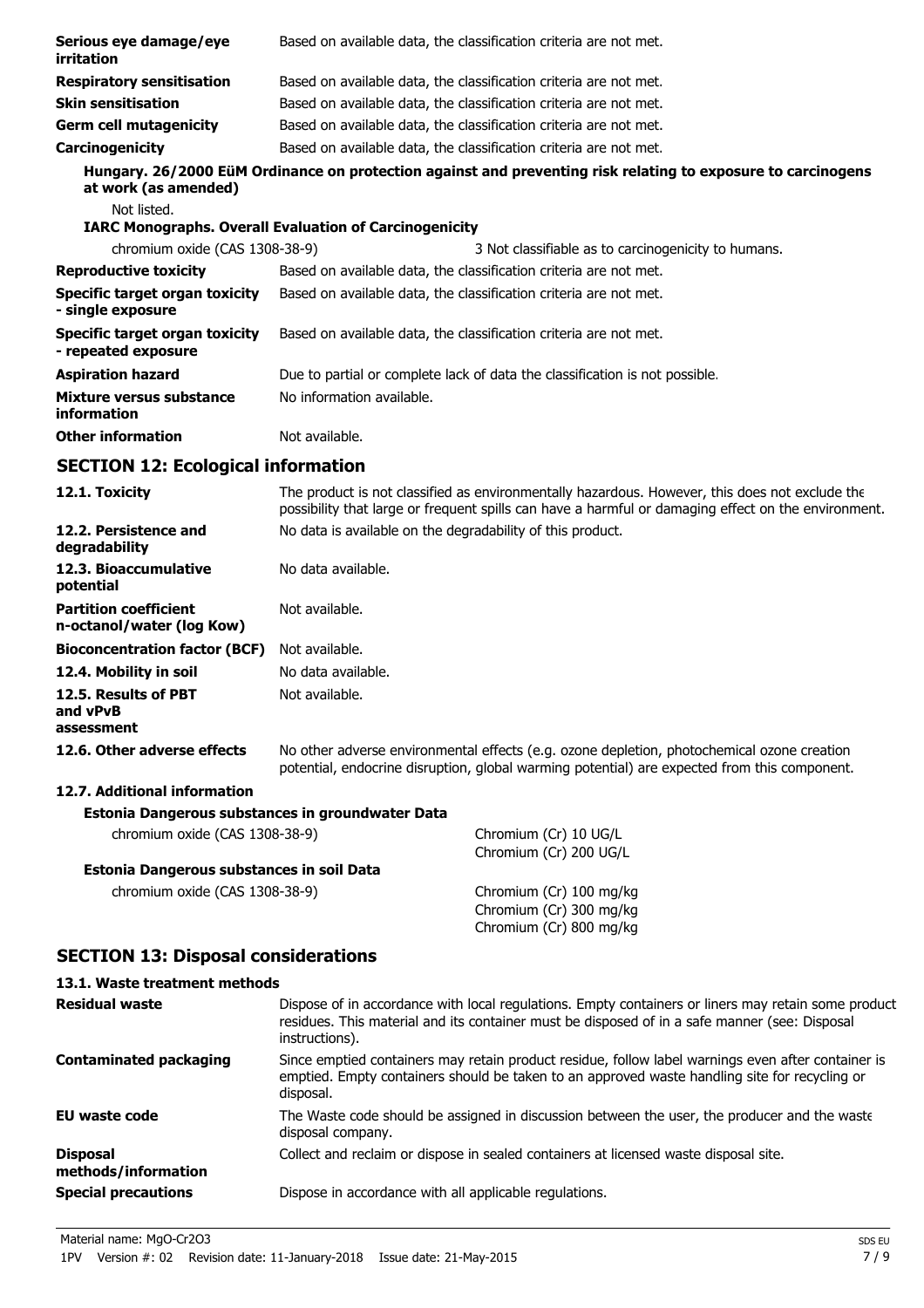# **SECTION 14: Transport information**

### **ADR**

14.1. - 14.6.: Not regulated as dangerous goods. **RID**

14.1. - 14.6.: Not regulated as dangerous goods.

### **ADN**

14.1. - 14.6.: Not regulated as dangerous goods.

### **IATA**

14.1. - 14.6.: Not regulated as dangerous goods.

### **IMDG**

14.1. - 14.6.: Not regulated as dangerous goods.

### **SECTION 15: Regulatory information**

**15.1. Safety, health and environmental regulations/legislation specific for the substance or mixture**

### **EU regulations**

**Regulation (EC) No. 1005/2009 on substances that deplete the ozone layer, Annex I and II, as amended** Not listed.

### **Regulation (EC) No. 850/2004 On persistent organic pollutants, Annex I as amended**

Not listed.

**Regulation (EU) No. 649/2012 concerning the export and import of dangerous chemicals, Annex I, Part 1 as amended**

Not listed.

**Regulation (EU) No. 649/2012 concerning the export and import of dangerous chemicals, Annex I, Part 2 as amended**

Not listed.

**Regulation (EU) No. 649/2012 concerning the export and import of dangerous chemicals, Annex I, Part 3 as amended**

Not listed.

**Regulation (EU) No. 649/2012 concerning the export and import of dangerous chemicals, Annex V as amended** Not listed.

**Regulation (EC) No. 166/2006 Annex II Pollutant Release and Transfer Registry, as amended** Not listed.

**Regulation (EC) No. 1907/2006, REACH Article 59(10) Candidate List as currently published by ECHA** Not listed.

### **Authorisations**

**Regulation (EC) No. 1907/2006, REACH Annex XIV Substances subject to authorization, as amended** Not listed.

### **Restrictions on use**

**Regulation (EC) No. 1907/2006, REACH Annex XVII Substances subject to restriction on marketing and use as amended**

Not listed.

**Directive 2004/37/EC: on the protection of workers from the risks related to exposure to carcinogens and mutagens at work, as amended.**

Not listed.

### **Other EU regulations**

**Directive 2012/18/EU on major accident hazards involving dangerous substances, as amended** Not listed. The product is classified and labelled in accordance with EC directives or respective national laws. This Safety Data Sheet complies with the requirements of Regulation (EC) No 1907/2006. **Other regulations National regulations** Follow national regulation for work with chemical agents.

**15.2. Chemical safety** No Chemical Safety Assessment has been carried out. **assessment**

## **SECTION 16: Other information**

| <b>List of abbreviations</b>                                                    | Not available.                                                                                                                             |
|---------------------------------------------------------------------------------|--------------------------------------------------------------------------------------------------------------------------------------------|
| Information on evaluation<br>method leading to the<br>classification of mixture | The classification for health and environmental hazards is derived by a combination of calculatior<br>methods and test data, if available. |